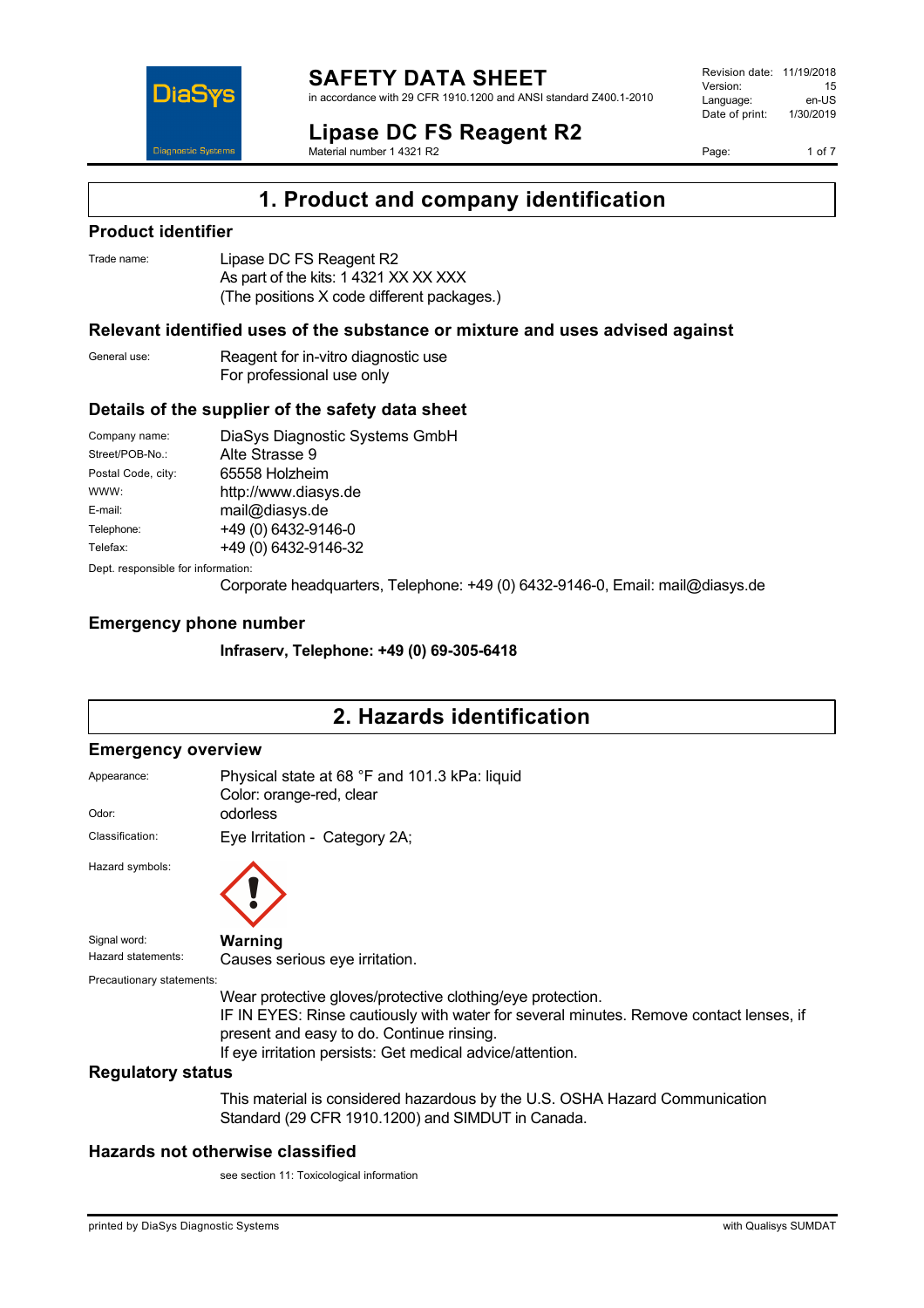

Revision date: 11/19/2018 Version: 15<br>Language: en-LIS Language: en-US<br>Date of print: 1/30/2019  $Date$  of print:

**Lipase DC FS Reagent R2** Material number 1 4321 R2

Page: 2 of 7

# **3. Composition / Information on ingredients**

Chemical characterization: Aqueous solution. Contains surfactants.

|  | Relevant ingredients: |
|--|-----------------------|
|--|-----------------------|

| CAS No.               | Designation                   | Content | Classification                                                                                                                  |
|-----------------------|-------------------------------|---------|---------------------------------------------------------------------------------------------------------------------------------|
| <b>CAS</b><br>71-23-8 | Propan-1-ol                   | $<$ 3 % | Flammable Liquid - Category 2. Eye Damage -<br>Category 1.<br>Specific Target Organ Toxicity (Single Exposure) -<br>Category 3. |
| <b>CAS</b><br>79-07-2 | 2-Chloracetamide $\leq 0.1\%$ |         | Acute Toxicity - oral - Category 3. Sensitization - skin -<br>Category 1. Reproductive toxicant - Category 2.                   |

Additional information: Contains polyethylene glycol. The maximum workplace exposure limits are, where necessary, listed in section 8.

| 4. First aid measures                              |                                                                                                                                                                                                                    |  |  |
|----------------------------------------------------|--------------------------------------------------------------------------------------------------------------------------------------------------------------------------------------------------------------------|--|--|
| General information:                               | First aider: Pay attention to self-protection!<br>If medical advice is needed, have product container or label at hand.<br>Take off contaminated clothing and wash it before reuse.                                |  |  |
| In case of inhalation:                             | Provide fresh air. If you feel unwell, seek medical advice.                                                                                                                                                        |  |  |
| Following skin contact:                            | Immediately clean with water and soap followed by thorough rinsing. In case of skin<br>reactions, consult a physician.                                                                                             |  |  |
| After eye contact:                                 | Immediately flush eyes with plenty of flowing water for 10 to 15 minutes holding eyelids<br>apart. Remove contact lenses, if present and easy to do. Continue rinsing. Subsequently<br>consult an ophthalmologist. |  |  |
| After swallowing:                                  | Rinse mouth immediately and drink plenty of water. Never give anything by mouth to an<br>unconscious person. Do not induce vomiting. Seek medical attention.                                                       |  |  |
| Most important symptoms/effects, acute and delayed |                                                                                                                                                                                                                    |  |  |
|                                                    | Causes serious eye irritation.                                                                                                                                                                                     |  |  |

May cause allergic reactions in already sensitized persons.

### **Information to physician**

Treat symptomatically.

# **5. Fire fighting measures**

Flash point/flash point range:

not combustible

Auto-ignition temperature: No data available

Suitable extinguishing media:

Product is non-combustible. Extinguishing materials should therefore be selected according to surroundings.

### **Specific hazards arising from the chemical**

Fires in the immediate vicinity may cause the development of dangerous vapors.

In case of fire may be liberated: carbon monoxide and carbon dioxide.

Protective equipment and precautions for firefighters:

Wear self-contained breathing apparatus.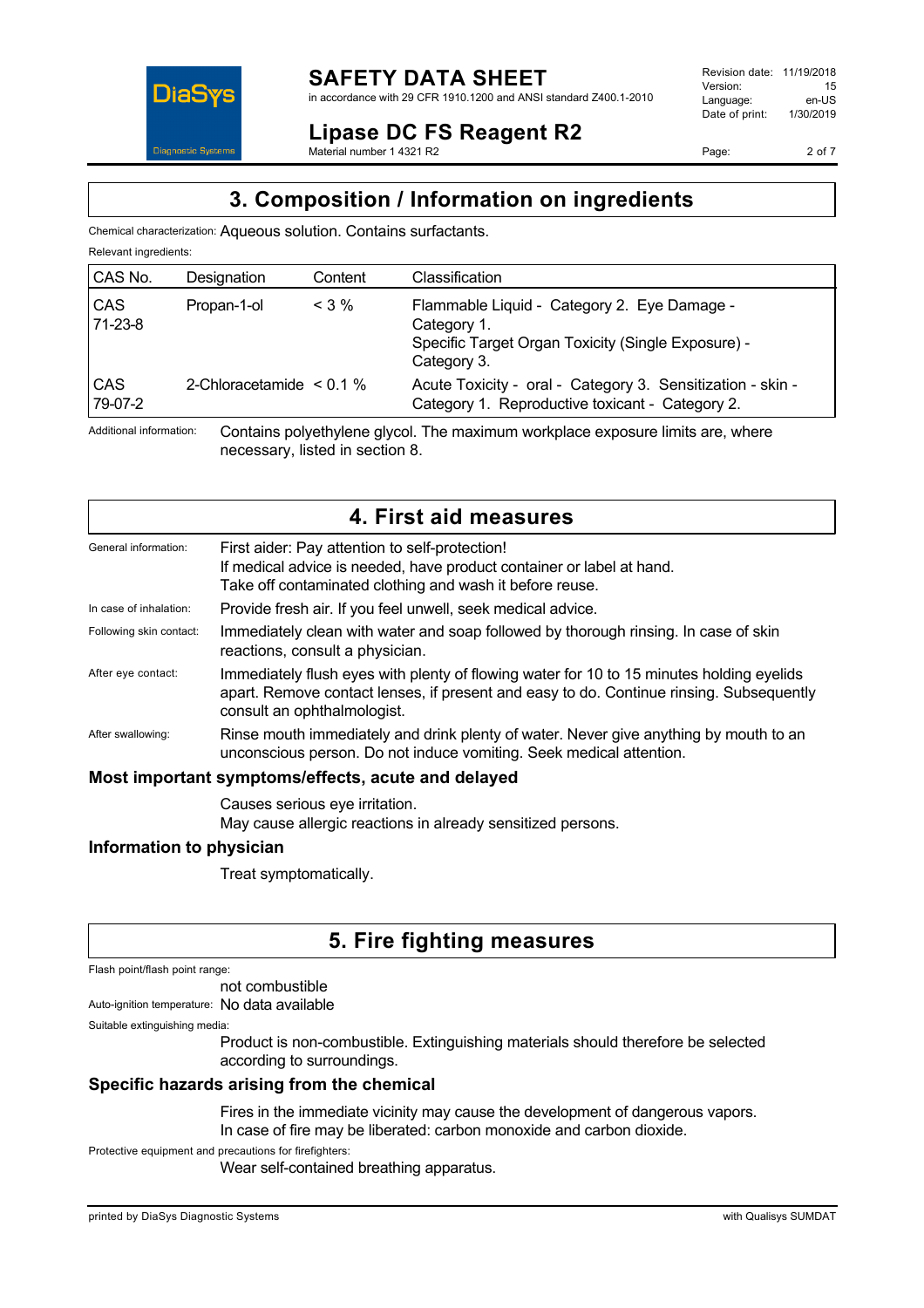

#### **SAFETY DATA SHEET** in accordance with 29 CFR 1910.1200 and ANSI standard Z400.1-2010

**Lipase DC FS Reagent R2**

Revision date: 11/19/2018 Version: 15<br>I anguage: en-US Language: en-US<br>Date of print: 1/30/2019 Date of print:

Page: 3 of 7

Additional information: Do not allow fire water to penetrate into surface or ground water.

Material number 1 4321 R2

### **6. Accidental release measures**

Personal precautions: Avoid contact with skin and eyes. Do not breathe vapors. Wear appropriate protective equipment. In enclosed areas: Provide fresh air. If possible, eliminate leakage. Keep unprotected people away. Take off contaminated clothing and wash it before reuse. Environmental precautions: Do not allow to penetrate into soil, waterbodies or drains. Methods for clean-up: Soak up with absorbent materials such as sand, siliceus earth, acid- or universal binder.

Store in special closed containers and dispose of according to ordinance. Wash spill area with plenty of water.

# **7. Handling and storage**

#### **Handling**

Advices on safe handling: Provide adequate ventilation, and local exhaust as needed. Avoid contact with skin and eyes. Do not breathe vapors. Wear appropriate protective equipment. Keep all containers, equipment and working place clean. Take off contaminated clothing and wash it before reuse. Do not eat, drink or smoke when using this product. Wash hands thoroughly after handling. Have eye wash bottle or eye rinse ready at work place.

#### **Storage**

Requirements for storerooms and containers:

Keep containers tightly closed and at a temperature between 35.6 °F and 46.4 °F. Protect from direct sunlight. Do not freeze. Keep sterile.

Hints on joint storage: Do not store together with: acids, alkalis

Keep away from food, drink and animal feedingstuffs.

# **8. Exposure controls / personal protection**

### **Exposure guidelines**

Occupational exposure limit values:

| CAS No. Designation Type |                                     | Limit value                        |
|--------------------------|-------------------------------------|------------------------------------|
|                          | 71-23-8 Propan-1-ol USA: ACGIH: TWA | 246 mg/m <sup>3</sup> ; 100 ppm    |
|                          | <b>USA: NIOSH: STEL</b>             | 625 mg/m <sup>3</sup> ; 250 ppm    |
|                          |                                     | (may be absorbed through the skin) |
|                          | USA: NIOSH: TWA                     | 500 mg/m <sup>3</sup> ; 200 ppm    |
|                          |                                     | (may be absorbed through the skin) |
|                          | USA: OSHA: TWA                      | 500 mg/m <sup>3</sup> ; 200 ppm    |

### **Engineering controls**

Provide good ventilation and/or an exhaust system in the work area. See also information in chapter 7, section storage.

### **Personal protection equipment (PPE)**

Eye/face protection Tightly sealed goggles according to OSHA Standard - 29 CFR: 1910.133 or ANSI Z87.1-2010.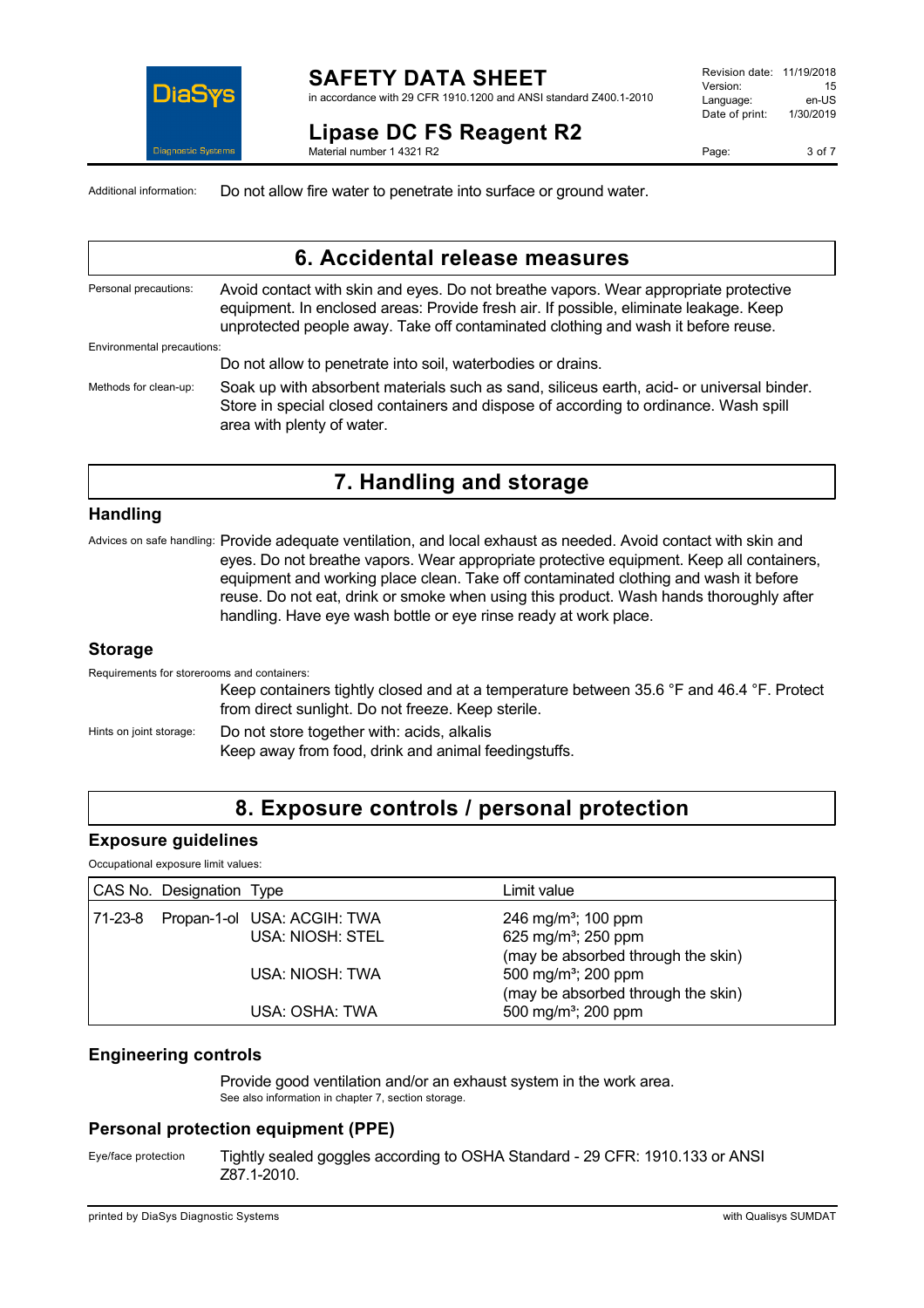

### **SAFETY DATA SHEET**

in accordance with 29 CFR 1910.1200 and ANSI standard Z400.1-2010

# **Lipase DC FS Reagent R2**

Material number 1 4321 R2

Page: 4 of 7

| Skin protection                 | Wear suitable protective clothing.                                                                                                                                                                                                             |
|---------------------------------|------------------------------------------------------------------------------------------------------------------------------------------------------------------------------------------------------------------------------------------------|
|                                 | Protective gloves according to OSHA Standard - 29 CFR: 1910.138.<br>Glove material: Nitrile rubber<br>Breakthrough time: >480 min.<br>Observe glove manufacturer's instructions concerning penetrability and breakthrough time.                |
| Respiratory protection:         | Respiratory protection must be worn whenever the TLV (WEL) levels have been exceeded.<br>Use a breathing protection against vapors/aerosol.<br>Use combination filter type A/P according to OSHA Standard - 29 CFR: 1910.134 or ANSI<br>Z88.2. |
| General hygiene considerations: | Do not breathe vapors. Avoid contact with skin and eyes. Take off contaminated clothing<br>and wash it before reuse Wash bands before breaks and after work. Do not eat, drink or                                                              |

and wash it before reuse. Wash hands before breaks and after work. Do not eat, drink or smoke when using this product. Have eye wash bottle or eye rinse ready at work place.

# **9. Physical and chemical properties**

### **Information on basic physical and chemical properties**

| Appearance:                              | Physical state at 68 °F and 101.3 kPa: liquid<br>Color: orange-red, clear |
|------------------------------------------|---------------------------------------------------------------------------|
| Odor:                                    | odorless                                                                  |
| Odor threshold:                          | No data available                                                         |
| pH value:                                | at 77 °F: 4.0                                                             |
| Melting point/freezing point:            | No data available                                                         |
| Initial boiling point and boiling range: | No data available                                                         |
| Flash point/flash point range:           | not combustible                                                           |
| Evaporation rate:                        | No data available                                                         |
| Flammability:                            | No data available                                                         |
| Explosion limits:                        | No data available                                                         |
| Vapor pressure:                          | No data available                                                         |
| Vapor density:                           | No data available                                                         |
| Density:                                 | at 68 °F: 1.0238 g/mL                                                     |
| Water solubility:                        | completely miscible                                                       |
| Partition coefficient: n-octanol/water:  | No data available                                                         |
| Auto-ignition temperature:               | No data available                                                         |
| Thermal decomposition:                   | No data available                                                         |
| Additional information:                  | No data available                                                         |

# **10. Stability and reactivity**

Reactivity: No data available

Chemical stability: Stable under recommended storage conditions.

Possibility of hazardous reactions

No hazardous reactions known.

Conditions to avoid: Protect from frost, heat and sunlight.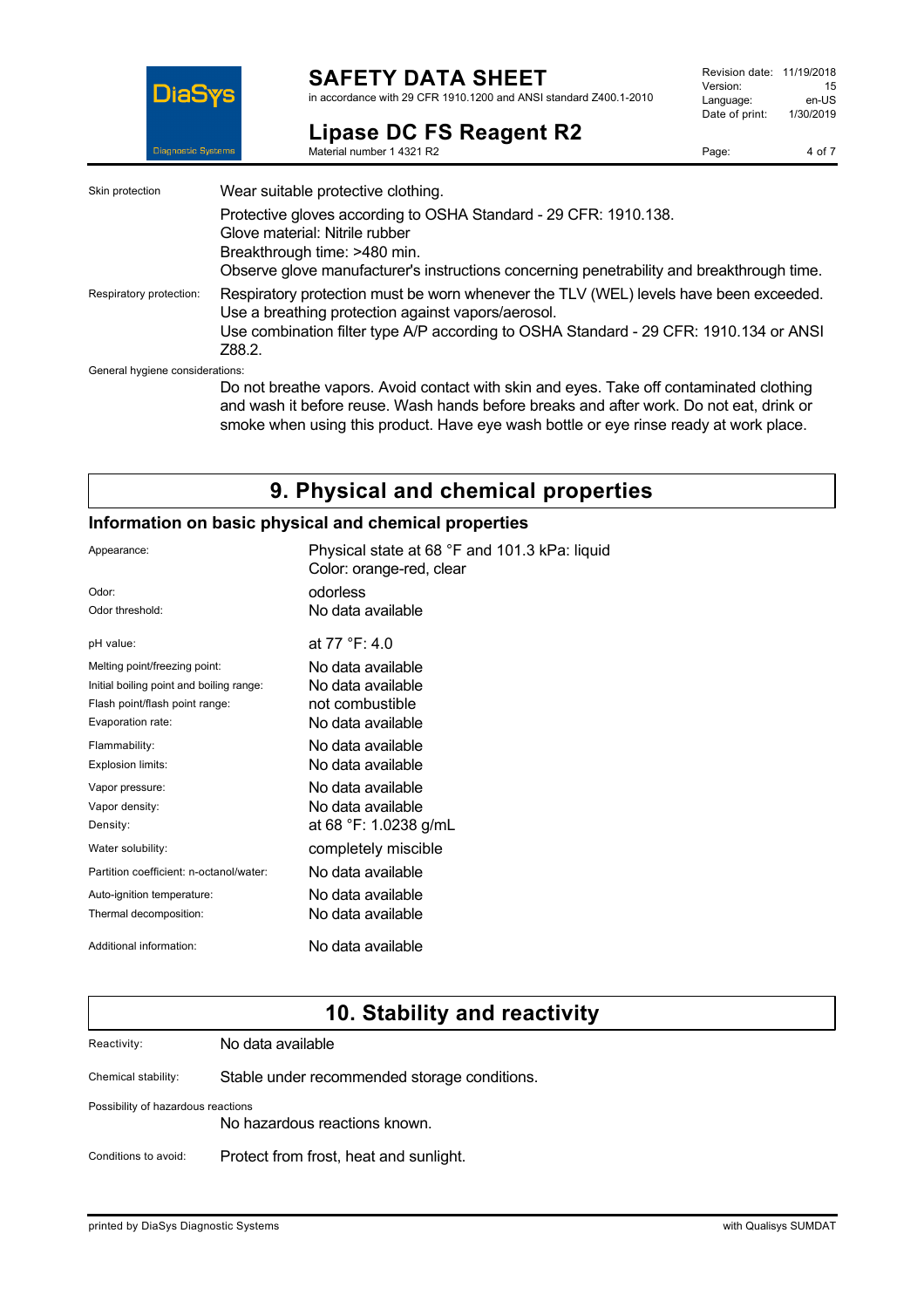

**SAFETY DATA SHEET** in accordance with 29 CFR 1910.1200 and ANSI standard Z400.1-2010

# **Lipase DC FS Reagent R2**

Material number 1 4321 R2

Revision date: 11/19/2018 Version: 15<br>Language: en-LIS Language: Date of print: 1/30/2019

Page: 5 of 7

| Incompatible materials: | Acids, alkalis |  |
|-------------------------|----------------|--|
|-------------------------|----------------|--|

Hazardous decomposition products:

No decomposition when used properly. Thermal decomposition: No data available

### **11. Toxicological information**

### **Toxicological tests**

Toxicological effects: The statements are derived from the properties of the single components. No toxicological data is available for the product as such.

Acute toxicity (oral): Lack of data.

Acute toxicity (dermal): Lack of data.

Acute toxicity (inhalative): Lack of data.

Skin corrosion/irritation: Based on available data, the classification criteria are not met.

Serious eye damage/irritation: Eye Irritation - Category 2A = Causes serious eye irritation.

Sensitisation to the respiratory tract: Lack of data.

Skin sensitisation: Based on available data, the classification criteria are not met.

May cause allergic reactions in already sensitized persons.

Germ cell mutagenicity/Genotoxicity: Lack of data.

Carcinogenicity: Lack of data.

Reproductive toxicity: Lack of data.

Effects on or via lactation: Lack of data.

Specific target organ toxicity (single exposure): Lack of data.

Specific target organ toxicity (repeated exposure): Lack of data.

Aspiration hazard: Lack of data.

### **Symptoms**

After eye contact: Upon direct contact with eyes may cause burning, tearing, redness.

# **12. Ecological information**

#### **Ecotoxicity**

Further details: No data available

### **Mobility in soil**

No data available

### **Persistence and degradability**

Further details: No data available

### **Additional ecological information**

General information: Do not allow to enter into ground-water, surface water or drains.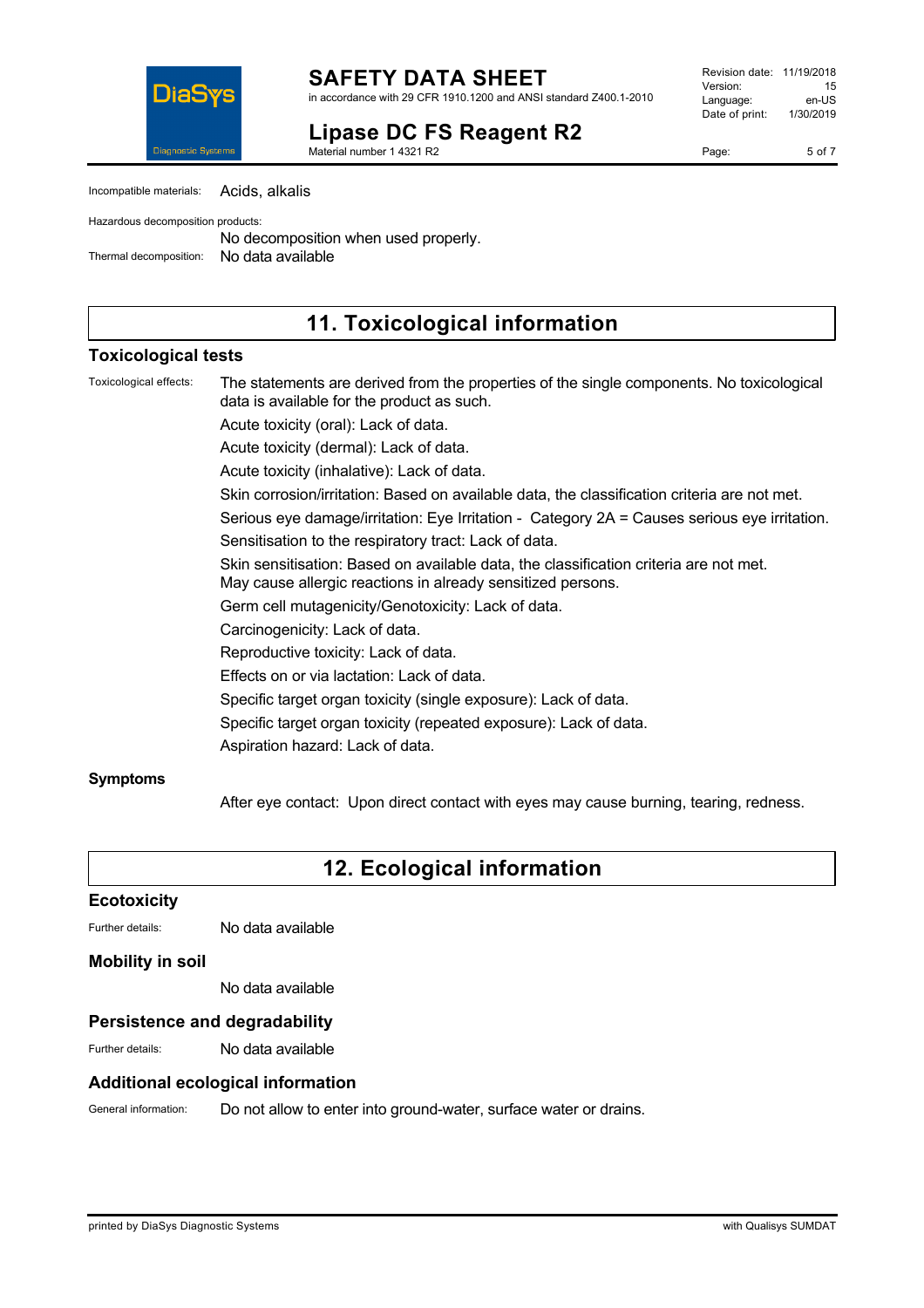

# **SAFETY DATA SHEET**

in accordance with 29 CFR 1910.1200 and ANSI standard Z400.1-2010

#### **Lipase DC FS Reagent R2** Material number 1 4321 R2

Revision date: 11/19/2018 Version: 15<br>Language: en-LIS Language: en-US<br>Date of print: 1/30/2019  $Date$  of print:

Page: 6 of 7

# **13. Disposal considerations**

#### **Product**

Recommendation: Special waste. Dispose of waste according to applicable legislation.

### **Contaminated packaging**

Recommendation: Dispose of waste according to applicable legislation. Non-contaminated packages may be recycled.

# **14. Transport information**

#### **USA: Department of Transportation (DOT)**

Proper shipping name: Not restricted

#### **Sea transport (IMDG)**

| Proper shipping name: | Not restricted |
|-----------------------|----------------|
| Marine pollutant:     | no             |

#### **Air transport (IATA)**

Proper shipping name: Not restricted

#### **Further information**

No dangerous good in sense of these transport regulations.

### **15. Regulatory information**

### **National regulations - U.S. Federal Regulations**

| Propan-1-ol:         | <b>TSCA Inventory: listed</b><br><b>TSCA HPVC: not listed</b><br>NIOSH Recommendations:<br>Occupational Health Guideline:<br>0533 |
|----------------------|-----------------------------------------------------------------------------------------------------------------------------------|
| Polyethylene glycol: | TSCA Inventory: listed; EPA flags XU<br><b>TSCA HPVC: not listed</b>                                                              |
| 2-Chloracetamide:    | <b>TSCA Inventory: listed</b><br>TSCA HPVC: not listed                                                                            |

#### **National regulations - U.S. State Regulations**

Propan-1-ol: Idaho Air Pollutant List: Title 585: AAC: 25 - EL: 33.3 - OEL: 500 - Title 586: - Massachusetts Haz. Substance codes: 2,4,6 Minnesota Haz. Substance: Codes: AO - Ratings: - Pennsylvania Haz. Substance code: - Washington Air Contaminant: TWA: 200 ppm - 500 mg - STEL: 250 ppm - 625 mg Skin: Protective measures should be taken to prevent or reduce skin absorption.